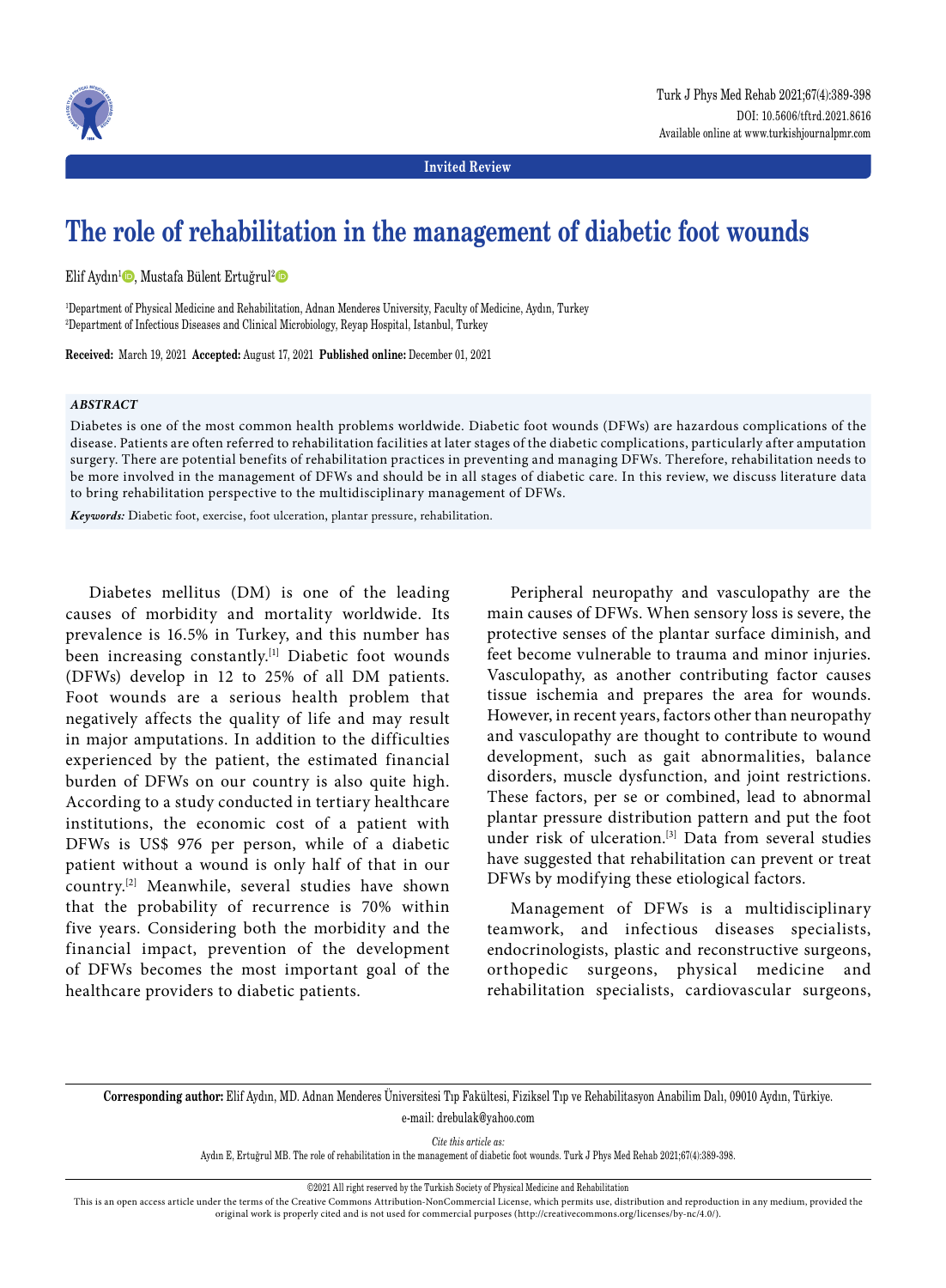The role of rehabilitation in the management of DFWs can be evaluated in two periods: pre-wound and post-wound rehabilitation.

# **Prevention of diabetic foot wounds within the context of rehabilitation**

## *Neuropathy & Vasculopathy*

Currently, exercise is recommended for all diabetic patients owing to its positive effects on blood glucose regulation. On the other hand, the benefits of exercise in controlling peripheral neuropathy and vasculopathy require more attention.

Although there are multiple forms of diabetic neuropathy, the most common form is distal symmetrical sensorimotor polyneuropathy with an insidious onset.[4] Due to impaired tactile sensation, individuals with advanced polyneuropathy cannot detect trauma to their foot. In addition, balance and motor control would be affected by the loss of proprioceptive sensation. When motor neurons are also recruited, the loss of muscle strength would also be detected. These impairments altogether change the normal mechanical loading on the foot and lead to increased ulceration risk. Since this involvement mostly starts from distal and, then, progresses to proximal, the foot is the first body part to be exposed to the risk of injury with a minor trauma.<sup>[5,6]</sup>

The preventive effects of exercise on the development of polyneuropathy are primarily thanks to the control of blood glucose level and insulin resistance. Exercise also supports microvascular function and fat oxidation, reduces oxidative stress, and increases neurotrophic factors (Table 1).[7] Studies have shown that aerobic and resistive

| <b>TABLE 1</b><br>Effects of exercise preventing the development of diabetic<br>neuropathy |
|--------------------------------------------------------------------------------------------|
| Controls body weight                                                                       |
| Controls blood glucose level                                                               |
| Increases insulin sensitivity                                                              |
| Improves microvascular function                                                            |
| Increases fat oxidation                                                                    |
| Increases neurotrophic factors                                                             |

exercises reduce the risk of neuropathy development in diabetic patients.[8-10] A study which examined nerve fiber density with skin biopsies demonstrated that diet and exercise for one-year significantly increased the nerve fiber density.[11] In a systematic review including 418 patients, physical activity and exercise increased the nerve conduction velocities and peripheral sensory function.<sup>[12]</sup> A recent systematic review showed that aerobic exercises might positively affect nerve function in patients with diabetes, but optimal dosage still remains unclear.<sup>[13]</sup>

In addition, previous studies have demonstrated the positive effects of exercise on ongoing polyneuropathy. Both aerobic and aerobic plus resistive training have shown to improve nerve conduction velocities and neuropathic symptoms.<sup>[7,14,15]</sup> A recent randomizedcontrolled trial (RCT) investigated the effects of sensorial and gait training on proprioception, nerve function, and muscular activation in patients with diabetic peripheral neuropathy (DPN).<sup>[16]</sup> In this study, a rehabilitation program including wall slides, bridging exercises, prone plank, sit to stand, wobble board exercises, one leg stance, heel and toe raise, tandem stance gradually progressed to different grades using unstable surface and gait training with different patterns of walking were conducted thrice a week for a total of 24 sessions. The results of this study demonstrated a significant improvement in proprioception and nerve function.

A much-debated question is whether exercise is safe for individuals who already have neuropathy. There is a common concern regarding exercise-induced foot wounds in patients with DPN due to the impaired protective sensation. For many years, diabetic patients who had neuropathy were advised to avoid weight-bearing exercises. In contrast, recent researches have demonstrated that physical activity reduces risk for skin breakdown.[17-20] Also, aerobic exercises have shown to improve neuropathic symptoms and stimulate repair and branching of cutaneous sensory fibers.[7,21] However, weight-bearing exercises should not be prescribed to patients who have advanced foot deformity or open foot wounds. Also, patients with absent protective sensation must avoid repetitive weight-bearing activities, such as treadmill walking.<sup>[7]</sup>

Vasculopathy is one of the most important complications of diabetes. As well as neuropathy, endothelial dysfunction and inflammation are also associated with DFWs, leading to ischemia in the tissue. Another contribution of vasculopathy for the development of DFWs is that diabetic patients with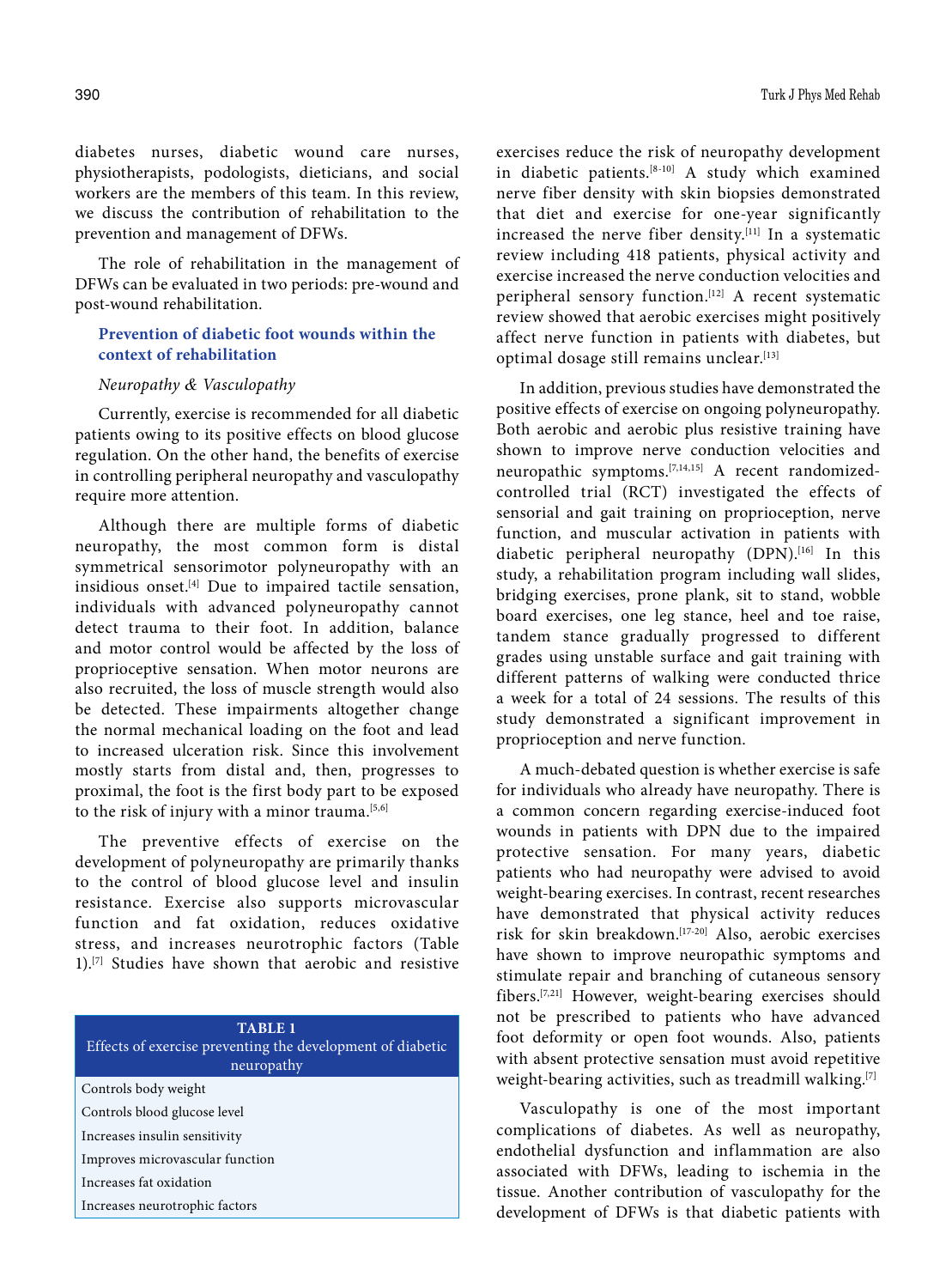peripheral vascular disease have claudication and, therefore, their walking speed declines. Due to the reduced walking speed, the time spent in the stance phase of the foot is prolonged. Thus, the plantar surface is exposed to pressure for a longer time period, leading to an increased risk of DFWs. Using the most appropriate exercise programs, claudication and fatigue of these individuals can be reduced and their functional capacity can be increased. It is also known that exercise has positive effects on endothelial function, oxidative stress, and the formation of inflammatory responses.[22,23] Moreover, physical activity can reduce the risk of DFWs by increasing tissue perfusion. A study showed that an intermittent walking program (more than 30 min, thrice a week) significantly improved the walking speed and distance in patients with claudication.<sup>[24]</sup> Other studies revealed that walking for 1 h, four times a week as a homebased exercise program led to an increase in the walking speed and quality of life in diabetic patients with vasculopathy.<sup>[25,26]</sup> Taken together, these studies indicate that walking and intermittent walking improve the walking speed and, thus, reduce the risk of vasculopathy-related DFWs.

To prevent complications of diabetic neuropathy and vasculopathy, walking and supervised exercise should be an integral part of the rehabilitation of diabetic patients. The recommendation of the American Diabetes Association (ADA) for type 2 DM patients is to perform at least 150 min of moderate-intensity aerobic exercise and/or 90 min of vigorous aerobic exercise per week.<sup>[27]</sup> According to the 2019 update of the Clinical Practice Guideline for Diagnosis, Treatment, and Follow-up of. Diabetes Mellitus and Its Complications issued by the Diabetes Working Group of the Turkish Endocrinology and Metabolism Association, diabetic patients are advised to perform aerobic exercises (e.g., walking, running, swimming) and exercises to increase muscle strength two to three times a week.<sup>[28]</sup> In addition, it is emphasized that flexibility and balance exercises are helpful to increase mobility, particularly in elderly patients. This guide also provides a detailed information on blood glucose control for diabetic patients who desire to exercise, and diabetes complications that may be associated with exercise. Contraindications to exercise in patients with diabetes are also described (Table 2).

## **Joint stiffness**

Diabetic patients have an increased connective tissue thickening and stiffness in all of their main tendons and ligaments. This is clinically relevant, particularly in the foot-ankle complex, as it leads to abnormalities in plantar pressure distribution.<sup>[29-31]</sup> There are a number of reasons for tissue stiffness such as glycosylation of collagen of the Achilles tendon and plantar fascia, ongoing inflammation, microvascular damage, and trauma.<sup>[32,33]</sup>

The stiffness of Achilles tendon and plantar fascia reduces the mobility of the foot and ankle, affecting all the rockers of the foot during walking, and decreases the shock absorption of the foot during the stance phase of the gait. Furthermore, the stiff Achilles tendon leads to an increase in the tensile force it exerts on the calcaneus. Foot dorsiflexion is restricted and plantar fascia becomes more tense, causing a cavus-type plantar loading, resulting in an increased load on the metatarsal heads.<sup>[34-36]</sup> Together with the impaired plantar sensation, foot wounds become inevitable under these overloaded areas.

Recent studies have shown that Achilles tendon lengthening surgery reduces peak plantar pressures and accelerates healing of the wounds in the treatment of chronic diabetic foot ulcers.[37,38] Based on these data, we can assume that the easiest way to treat foot and ankle joint limitation is not to allow its development. It has been observed that stretching exercises applied to the ankle and plantar fascia reduce plantar fascia tension and arch deformation.<sup>[39]</sup> Also, ranges of motion exercises appear to significantly reduce the peak plantar pressures.[40,41] However, the effectiveness of stretching exercises in preventing wound formation is still unclear in the long-term. Therefore, diabetic patients should be instructed to perform stretching and range of motion exercises for Achilles tendon, plantar fascia, triceps sura, and hamstring muscles (Figures 1 and 2).

| TABLE <sub>2</sub>                                                  |
|---------------------------------------------------------------------|
| Contraindications of exercise in diabetic patients <sup>[22]</sup>  |
| Unstable plasma glucose levels                                      |
| Uncontrolled hypertension                                           |
| Severe neuropathy leading to sensory loss                           |
| Active cardiovascular disease                                       |
| Proliferative retinopathy (intensive exercises are contraindicated) |
| Vitreous bleeding                                                   |
| Severe hypoglycemia within the last 24 h                            |
| Hypoglycemia unawareness                                            |
| Blood glucose level $>250$ mg/dL and ketone $(+)$                   |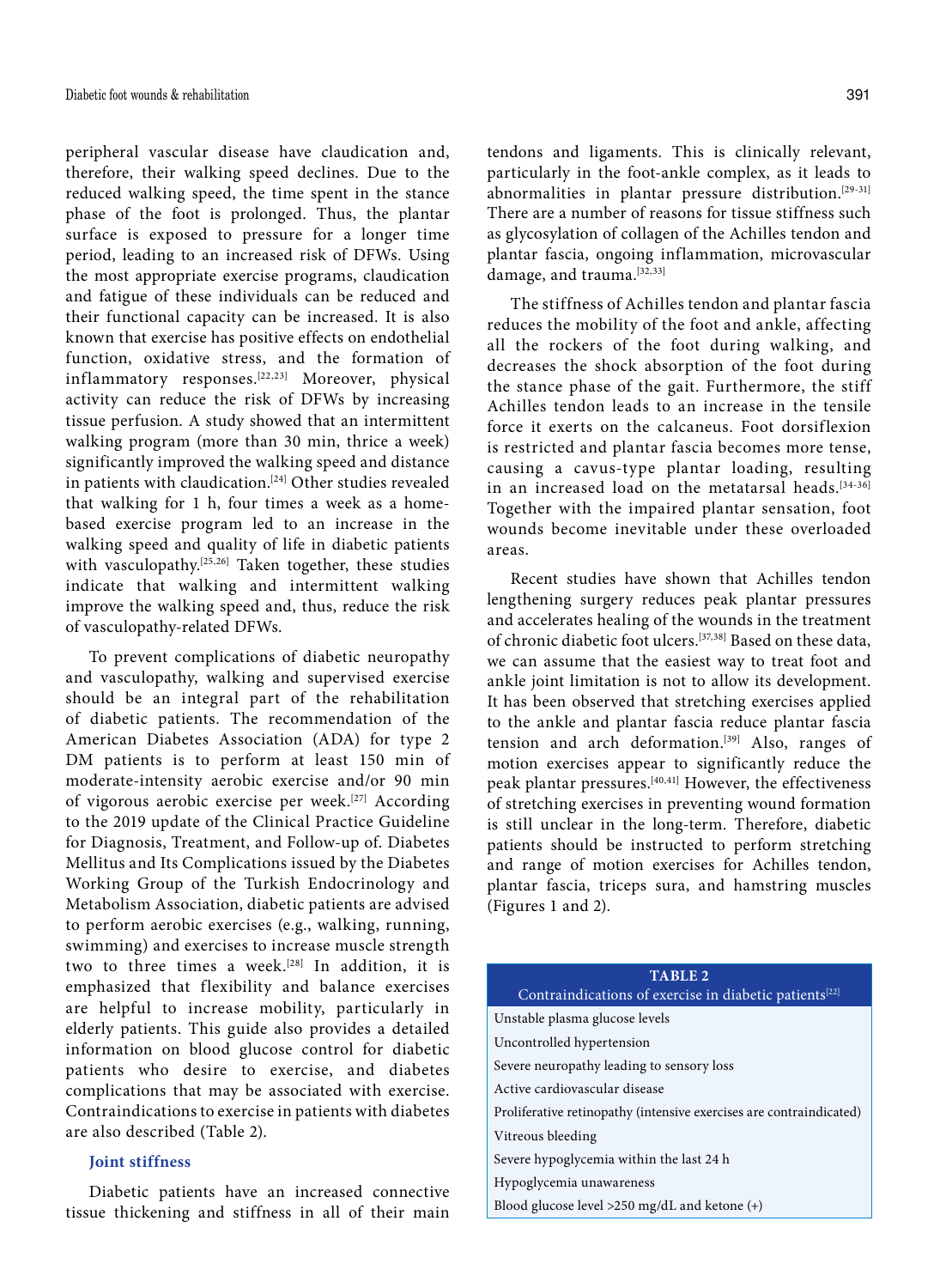

**Figure 1.** Lower extremity stretching exercises that can be advised to diabetic patients *(with the permisson of Erman Ertung).*

## **Balance**

Balance requires visual, somatosensorial, and vestibular systems to work together. Although all these afferent and efferent systems may be affected to some extent in diabetic patients, the main problem in patients with polyneuropathy arises when the somatosensorial system is involved. Individuals with diabetes have a higher postural sway, regardless of age.[42,43] A study have revealed a positive correlation between the hind foot peak plantar pressure and body oscillations.<sup>[44]</sup> Impaired postural control along with the muscle weakness, joint limitations and foot deformities may lead to changes of plantar pressure distribution which may contribute to the increased risk for plantar wounds.[45]

Several studies have suggested that exercise programs for diabetic patients can improve balance and reduce risk of falls within 6 to 12 weeks.<sup>[46,47]</sup> Balance exercises can positively affect the plantar pressure distribution and may reduce the risk of wound development. To date, however, there has been no research in the literature examining the direct association between balance training and DFWs.

# **Gait disturbances**

Gait abnormalities are observed in diabetic patients as a result of neuropathy, joint limitations, muscle dysfunction, and foot deformities. Due to DPN, patients cannot receive tactile information from the ground and, also, there is a lack of



**Figure 2.** Plantar fascia stretching and myofascial release techniques *(with the permission of Erman Ertung).*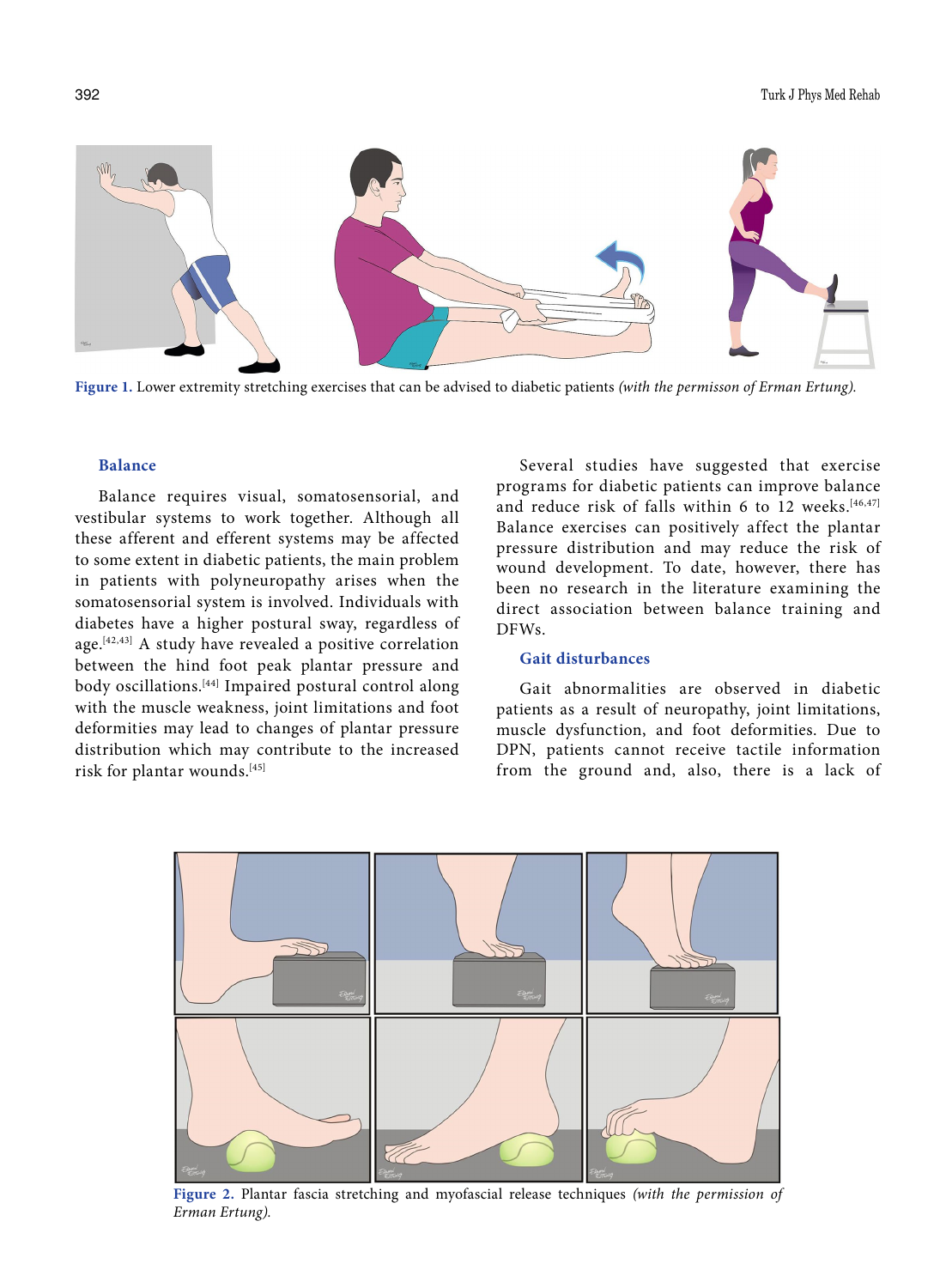proprioceptive inputs from foot and ankle joints. As a result, individuals develop a more cautious and slow walking pattern against falling.[45,48] In addition, a different activity pattern of the muscles has been observed during walking in individuals with diabetes, independent of polyneuropathy.<sup>[49]</sup> A co-contraction observed in the agonist and antagonist muscles of the ankle and knee. As a consequence, the walking speed decreases and the stance phase of the gait is prolonged,[48-50] which may increase the risk of plantar wound development by prolonging the exposure time to pressure.

During gait, load transfer patterns under the foot also differ in patients with diabetic neuropathy. Due to the rigidity of the joints, mild pronation of the foot during normal gait does not occur, and the helical movement in the stance phase cannot be observed.[34,36,48] Therefore, the pressure center shifts much more medial than the physiological transition point, causing abnormal loadings on the sole of the foot which may increase risk for DFWs.[51]

To adjust gait abnormalities, muscle atrophy and joint mobility should be restored with exercises that include range of motion, balance, aerobic and resistive training. Increased postural stability and muscle quality would positively affect walking performance, thereby, reducing the risk of wound development by preventing incorrect loading on the plantar surface.

To date, several studies have focused on different gait modifications to reduce forefoot plantar pressure in diabetic patients with neuropathy. Two different studies demonstrated mild reduction in forefoot peak plantar pressures, when participants with neuropathy were instructed to pull their leg forward from the hip to initiate the swing phase of the gait rather than push off. However, the authors suggested that the patients were unable to use this pattern long term.<sup>[52,53]</sup> Brown et al.<sup>[43]</sup> reported a reduction in peak plantar pressures under forefoot with using the "step to" gait in patients with DPN. Studies evaluating the impact of biofeedback-based walking strategy in patients with DPN have shown that the insoles with biofeedback provide safe and balanced plantar pressure distribution, if there is no foot deformity.<sup>[54,55]</sup> In recent years, retro walking has been a popular treatment in rehabilitation. The walking cycle, which we start with heel strike in our normal gait, starts with finger contact when we walk back and forth, and this affects the entire plantar pressure distribution. In a study, a decline in forefoot plantar pressure was

observed after a total of 12 weeks of back-walking exercise.<sup>[56]</sup> Taken together, these studies suggest that gait modifications may be able to balance plantar pressures in patients with diabetes. On the other hand, the method chosen should be sustainable and should not disrupt the patient's natural posture and create additional harmful biomechanical loads.

## **Management of DFWs within the context of rehabilitation**

Although our main goal is to prevent DFW formation, they inevitably occur in 12 to 25% of diabetic patients. A positive contribution can be made to wound healing with rehabilitation practices.

**The impact of exercise in diabetic wound healing**

The main goals of exercise prescription in patients with DFWs are to prevent new wounds on the contralateral side, to help glycemic control, to prevent the side effects of immobility, and to accelerate the healing of the wound.

Individuals with foot wounds often become bedridden or a wheelchair user, until the wound heals. Immediate mobilization of these patients is necessary to avoid complications of immobilization, particularly loss of muscle strength and pressure sores. As well as providing glycemic control, exercise would also have positive effects on diabetic wound healing by increasing vascularization around the adjacent area. Providing better blood circulation of the wound bed facilitates the formation of new granulation tissue and increases nutrition and oxygenation.

In case of a present wound, loading on the affected extremity can be harmful due to its negative effect on wound healing and presence of wound dressing materials, negative pressure devices or tissue flaps on the affected area. Therefore, exercises must be either partial weight bearing or non-weight bearing. Depending on the condition of the wound, non-weight bearing or partial weight bearing aerobic exercises such as swimming, static cycling should be prescribed as a part of the treatment plan.<sup>[57]</sup> While prescribing exercise programs to individuals with unilateral wounds, care should be taken not to overload the healthy side to prevent new wounds. In future practice, it seems possible to use treadmills with lift assistance to provide motion without harmless loads on wounded feet. In a study conducted in our country, there was a significant decrease in wound sizes of patients who were instructed to do ankle-foot range of motion exercises for 12 weeks.<sup>[58]</sup> In the light of these data, we suggest that ankle and foot range of motion exercises should be recommended for all individuals with DFWs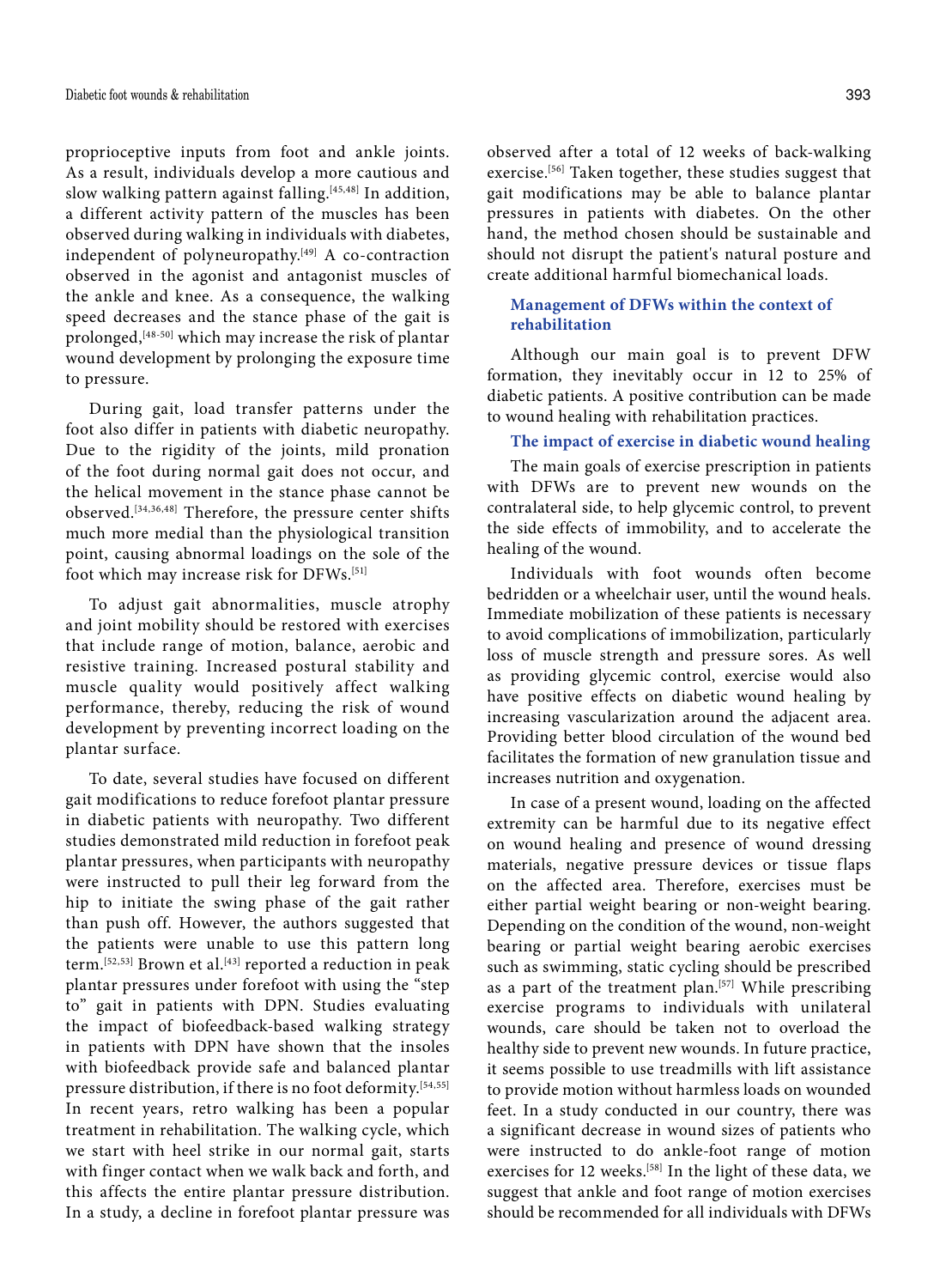(Figure 3). In addition, aerobic exercises should be added to the treatment plan for patients without contraindications.

Offloading braces are frequently used in individuals with DFWs, and there are concerns that they can be injurious by causing excessive loads on the healthy side. In addition, offloading braces can impair balance and, when the decreased sensorineural impulse and muscle dysfunctions of these patients are taken into account, the risk of falling increases inevitably.<sup>[59]</sup> It is also the responsibility of our branch to select the correct assistive walking device suitable for the patients' age and physical performance and to teach how to use them. Also, balance exercises should be given to these patient groups. Additionally, correction of the leg length discrepancies with a shoe lift to the healthy side is important in providing body balance and preventing back pain. These types of shoe lifts can be provided as custom made or over the counter products (Figure 4).

# **The role of physical therapy modalities in wound healing**

Physical therapy modalities have been used in wound healing for many years. The most commonly used modalities are electrical stimulation (ES), ultrasound (US), and phototherapy. There are many reviews in the literature comparing these methods with each other and/or with placebo. Physical modalities are shown to have a positive impact on wound healing.[60-62] However, there is no definite consensus regarding their superiority to each other. Although we have briefly summarized the use of physical therapy modalities for wound healing in terms of subject integrity, this issue should be discussed with a detailed review, which is out of the scope of this article.

## **Electrical stimulation**

Electrical stimulation helps us to direct the desired cells in the tissues to the target area with the help of its polarity. With ES, macrophages, epidermal cells, and inactive neutrophils are migrated to the cathode, while neutrophils, fibroblasts, mast cells, platelets, lymphocytes and keratinocytes are located at the anode. In the inflammation phase of the wound healing (within the first 20 days), the negative pole is recommended to be placed close to the wound. Therefore, cells against inflammation can be attracted near to the wound site. Close placement of the positive pole to the wound site is preferred, if necrosis is dominant and there is no inflammation at the



**Figure 3.** Foot and ankle range of motion exercises should be given even the patient had a wound or not *(with the permission of Erman Ertung).*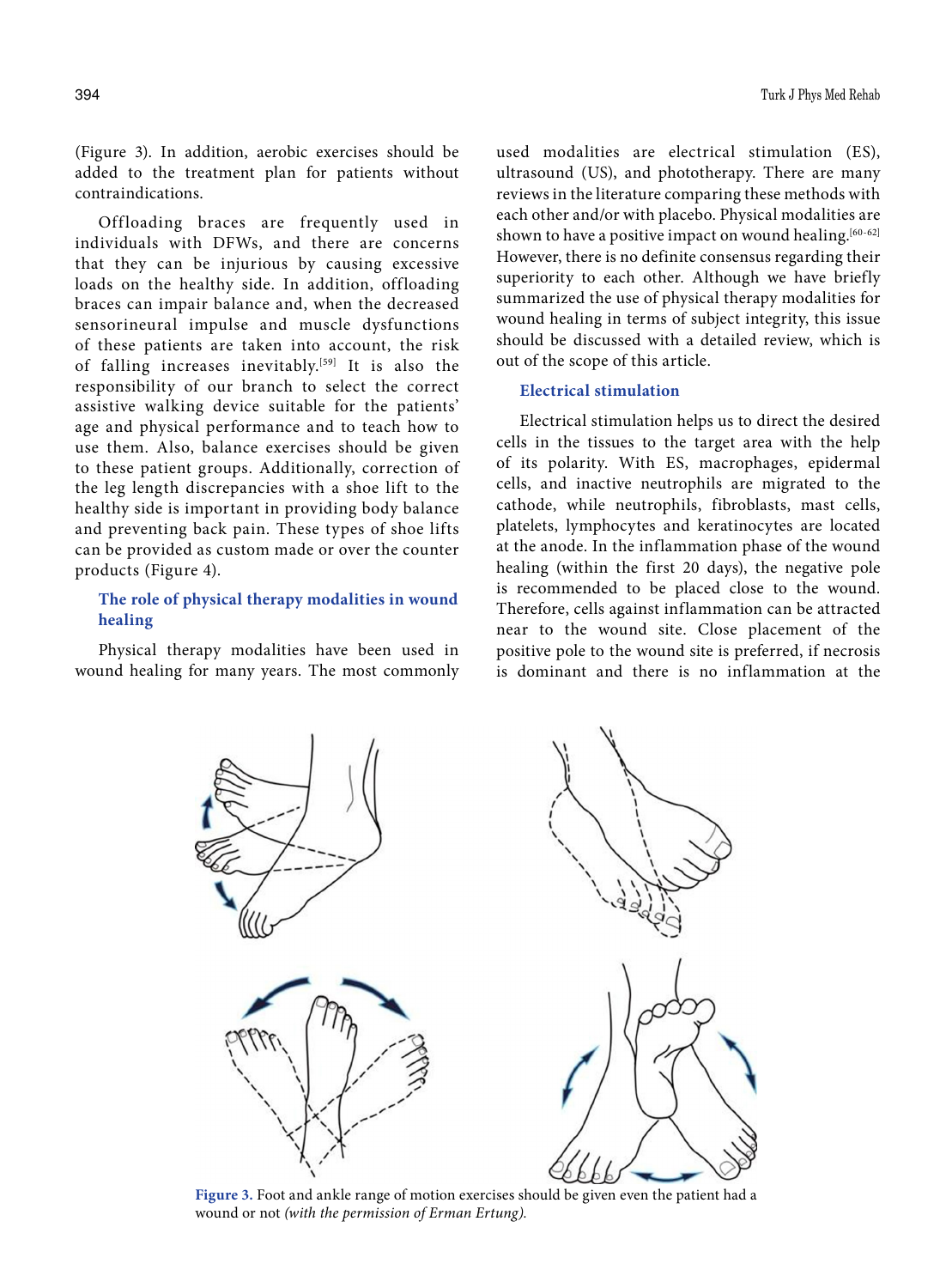

**Figure 4.** Correction of the leg length discrepancy with a shoe lift to the healthy side in a patient using off-loading brace *(with the permission of Ottobock®).*

wound or if the wound healing is in the proliferative phase.[63] The mechanism of electrical currents on wound healing is summarized in Table 3. There is still uncertainty regarding clinical impact of ES on wound healing.<sup>[64-66]</sup> Also, appropriate current types and dosages still remain unclear. A meta-analysis revealed the use of symmetrical biphasic, monophasic or square-wave pulse waveforms in high-quality RCTs and found all of them to be effective regarding wound healing rates.<sup>[67]</sup> In our clinic, we prefer using highvoltage pulsed currents with current parameters of 60 to 120 pps frequency, 40 to 100 μsec pulse width, and 45 to 60-min treatment duration.

## **Ultrasound**

Non-thermal effects of US are predominantly responsible from tissue healing. The increasing rate of protein production by fibroblasts, vasodilatation, promotion of macrophage responsiveness are the main mechanisms of tissue repair obtained from US. There are a number of qualified studies showing that US accelerates the healing in diabetic wounds. A qualified RCT revealed that US, applied on DFWs at a frequency of 40 kHz, provided a faster healing.[68] An *in vivo* study indicated that noncontact, low-frequency US therapy thrice a week exhibited a better neovascularization and wound  $\alpha$ closure in a humanized excisional wound model<sup>[69]</sup> A controlled study found that US delivered through a mist of saline to the wounds accelerated the repair process in diabetic mice.[70] A recent study also revealed a significantly faster reduction in the wound size with a low-frequency (20 kHz) and low-intensity US.<sup>[71]</sup> Although there is still uncertainty regarding effectiveness and dosage, low-intensity and low-frequency US therapy seems to be effective on wound healing.

#### **Phototherapy**

Phototherapy is another treatment modality which has a stimulating effect on cells and accelerates wound healing (Table 4). Low-level laser therapy (LLLT) is known to increase collagen production, vasodilatation and nerve conduction velocity, and reduce bacterial growth, as well.<sup>[63,72,73]</sup> Animal studies have demonstrated potential beneficial effects of LLLT on wound healing.<sup>[72-74]</sup> A meta-analysis of seven RCTs including 194 patients reported that

| TABLE <sub>3</sub><br>Effects of electrical stimulation on tissue healing            |
|--------------------------------------------------------------------------------------|
| Attracting cells to the wound area                                                   |
| Release of cell contents to the environment by disrupting cell<br>membrane functions |
| Reducing edema                                                                       |
| Antimicrobial activity                                                               |
| Increasing protein synthesis                                                         |
| Increasing circulation and tissue oxygenation                                        |
|                                                                                      |

# **TABLE 4**

Effects of phototherapy on tissue healing

Increasing ATP production

Increasing collagen production

Controlling inflammation

Reducing bacterial growth

Increasing vasodilation

Increasing nerve conduction velocity and regeneration

ATP: Adenosine triphosphate.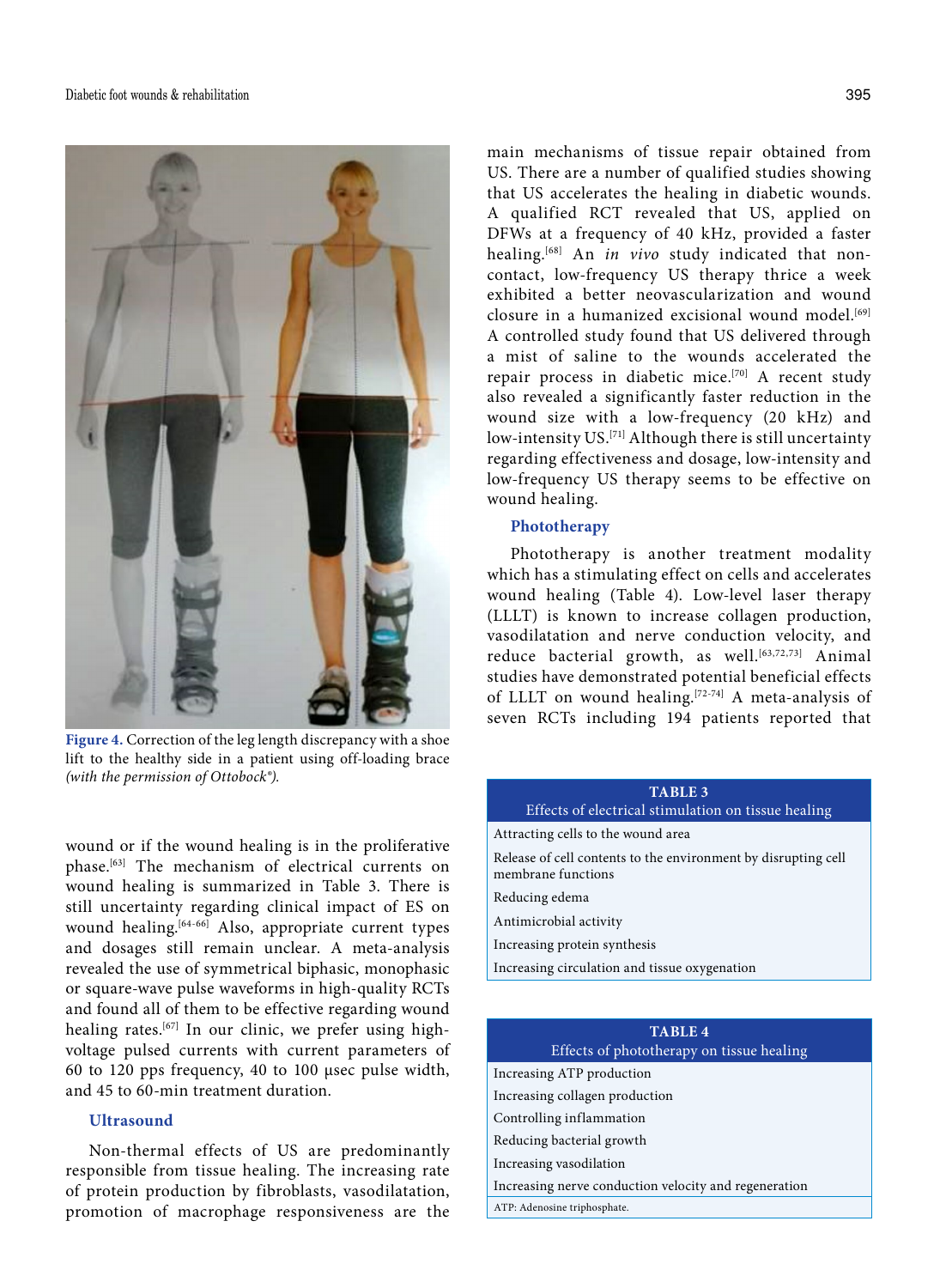LLLT promoted a faster granulation formation with shorter wound closure time and alleviation of foot ulcer pain.[75] Although the ideal LLLT parameters for wound healing have not been established yet, an energy density between 5 and 24 J/cm<sup>2</sup> is considered to be the most effective range.[76,77] In the literature, it is suggested that energy under this intensity would not be sufficient for healing, whereas higher doses can inhibit healing.[77-79]

In conclusion, with appropriate aerobic, strengthening, balance and flexibility exercises, the risk of diabetic wound development can be reduced. Wound healing also benefits from exercise and physical therapy modalities. Additionally, it is important to mobilize patients who have DFWs to minimize complications of prolonged immobilization. In the light of the literature review, rehabilitation is safe and effective in preventing and managing DFWs.

#### **Acknowledgements**

We would like to express our deep gratitude to Erman Ertung and Alp Ertung for their precious drawings.

#### **Declaration of conflicting interests**

The authors declared no conflicts of interest with respect to the authorship and/or publication of this article.

## **Funding**

The authors received no financial support for the research and/or authorship of this article.

## **REFERENCES**

- 1. Satman I, Omer B, Tutuncu Y, Kalaca S, Gedik S, Dinccag N, et al. Twelve-year trends in the prevalence and risk factors of diabetes and prediabetes in Turkish adults. Eur J Epidemiol 2013;28:169-80.
- 2. Keskek SO, Kirim S, Yanmaz N. Estimated costs of the treatment of diabetic foot ulcers in a tertiary hospital in Turkey. Pak J Med Sci 2014;30:968-71.
- 3. Francia P, Gulisano M, Anichini R, Seghieri G. Diabetic foot and exercise therapy: Step by step the role of rigid posture and biomechanics treatment. Curr Diabetes Rev 2014;10:86-99.
- 4. Ziegler D. Current concepts in the management of diabetic polyneuropathy. Curr Diabetes Rev 2011;7:208-20.
- 5. Apelqvist J. Diagnostics and treatment of the diabetic foot. Endocrine 2012;41:384-97.
- 6. Boulton AJ, Kirsner RS, Vileikyte L. Clinical practice. Neuropathic diabetic foot ulcers. N Engl J Med 2004;351:48-55.
- 7. Kluding PM, Pasnoor M, Singh R, Jernigan S, Farmer K, Rucker J, et al. The effect of exercise on neuropathic symptoms, nerve function, and cutaneous innervation in people with diabetic peripheral neuropathy. J Diabetes Complications 2012;26:424-9.
- 8. Balducci S, Iacobellis G, Parisi L, Di Biase N, Calandriello E, Leonetti F, et al. Exercise training can modify the natural history of diabetic peripheral neuropathy. J Diabetes Complications 2006;20:216-23.
- 9. Smith AG, Russell J, Feldman EL, Goldstein J, Peltier A, Smith S, et al. Lifestyle intervention for pre-diabetic neuropathy. Diabetes Care 2006;29:1294-9.
- 10. Kluding PM, Pasnoor M, Singh R, Jernigan S, Farmer K, Rucker J, et al. The effect of exercise on neuropathic symptoms, nerve function, and cutaneous innervation in people with diabetic peripheral neuropathy. J Diabetes Complications 2012;26:424-9.
- 11. Smith AG, Russell J, Feldman EL, Goldstein J, Peltier A, Smith S, et al. Lifestyle intervention for pre-diabetic neuropathy. Diabetes Care 2006;29:1294-9.
- 12. Matos M, Mendes R, Silva AB, Sousa N. Physical activity and exercise on diabetic foot related outcomes: A systematic review. Diabetes Res Clin Pract 2018;139:81-90.
- 13. Gu Y, Dennis SM, Kiernan MC, Harmer AR. Aerobic exercise training may improve nerve function in type 2 diabetes and pre-diabetes: A systematic review. Diabetes Metab Res Rev 2019;35:e3099.
- 14. Dixit S, Maiya AG, Shastry BA. Effect of aerobic exercise on peripheral nerve functions of population with diabetic peripheral neuropathy in type 2 diabetes: A single blind, parallel group randomized controlled trial. J Diabetes Complications 2014;28:332-9.
- 15. Fischer T, Peisker U, Fiedor S, Slowinski T, Wedemeyer P, Diekmann F, et al. Significant differentiation of focal breast lesions: Raw data-based calculation of strain ratio. Ultraschall Med 2012;33:372-9.
- 16. Ahmad I, Verma S, Noohu MM, Shareef MY, Hussain ME. Sensorimotor and gait training improves proprioception, nerve function, and muscular activation in patients with diabetic peripheral neuropathy: A randomized control trial. J Musculoskelet Neuronal Interact 2020;20:234-48.
- 17. Maluf KS, Mueller MJ. Novel Award 2002. Comparison of physical activity and cumulative plantar tissue stress among subjects with and without diabetes mellitus and a history of recurrent plantar ulcers. Clin Biomech (Bristol, Avon) 2003;18:567-75.
- 18. Lemaster JW, Reiber GE, Smith DG, Heagerty PJ, Wallace C. Daily weight-bearing activity does not increase the risk of diabetic foot ulcers. Med Sci Sports Exerc 2003;35:1093-9.
- 19. Armstrong DG, Lavery LA, Holtz-Neiderer K, Mohler MJ, Wendel CS, Nixon BP, et al. Variability in activity may precede diabetic foot ulceration. Diabetes Care 2004;27:1980-4.
- 20. Mueller MJ, Tuttle LJ, Lemaster JW, Strube MJ, McGill JB, Hastings MK, et al. Weight-bearing versus nonweightbearing exercise for persons with diabetes and peripheral neuropathy: A randomized controlled trial. Arch Phys Med Rehabil 2013;94:829-38.
- 21. Singleton JR, Smith AG, Marcus RL. Exercise as therapy for diabetic and prediabetic neuropathy. Curr Diab Rep 2015;15:120.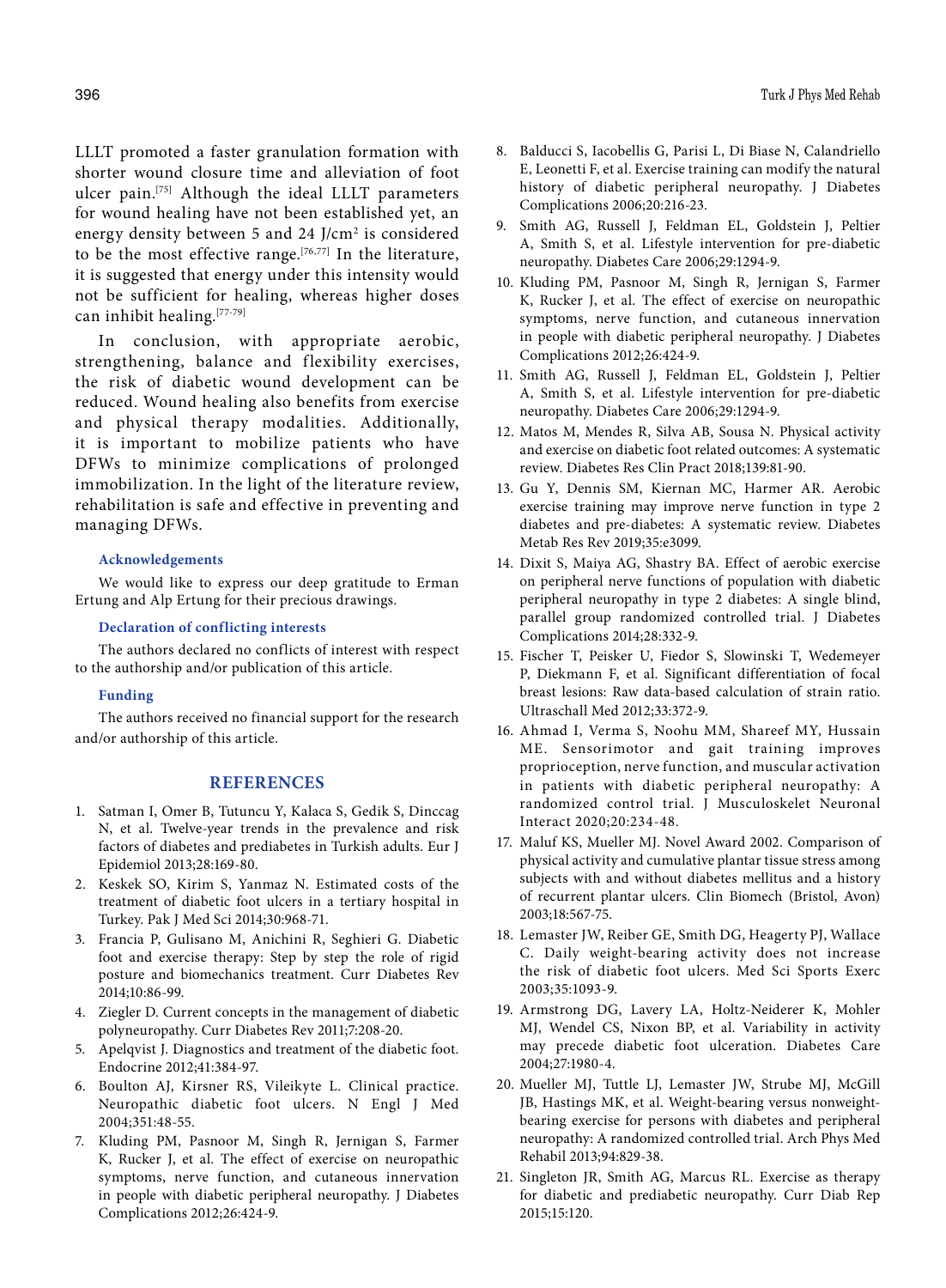- 22. Balducci S, Zanuso S, Cardelli P, Salerno G, Fallucca S, Nicolucci A, et al. Italian Diabetes Exercise Study (IDES) Investigators. Supervised exercise training counterbalances the adverse effects of insulin therapy in overweight/obese subjects with type 2 diabetes. Diabetes Care 2012;35:39-41.
- 23. Tucker PS, Fisher-Wellman K, Bloomer RJ. Can exercise minimize postprandial oxidative stress in patients with type 2 diabetes? Curr Diabetes Rev 2008;4:309-19.
- 24. McDermott MM, Ades P, Guralnik JM, Dyer A, Ferrucci L, Liu K, et al. Treadmill exercise and resistance training in patients with peripheral arterial disease with and without intermittent claudication: A randomized controlled trial. JAMA 2009;301:165-74.
- 25. Collins TC, Lunos S, Carlson T, Henderson K, Lightbourne M, Nelson B, et al. Effects of a home-based walking intervention on mobility and quality of life in people with diabetes and peripheral arterial disease: A randomized controlled trial. Diabetes Care 2011;34:2174-9.
- 26. McDermott MM, Liu K, Guralnik JM, Criqui MH, Spring B, Tian L, et al. Home-based walking exercise intervention in peripheral artery disease: A randomized clinical trial. JAMA 2013;310:57-65.
- 27. Colberg SR, Sigal RJ, Fernhall B, Regensteiner JG, Blissmer BJ, Rubin RR, et al.; American College of Sports Medicine; American Diabetes Association. Exercise and type 2 diabetes: the American College of Sports Medicine and the American Diabetes Association: joint position statement. Diabetes Care 2010;33:e147-67.
- 28. Ulusal Diyabet Konsensus Grubu. Diyabet Tanı ve Tedavi Rehberi 2019. İstanbul: Armoni Nüans Baskı Sanatları A.Ş.; 2019.
- 29. Batista F, Nery C, Pinzur M, Monteiro AC, de Souza EF, Felippe FH, et al. Achilles tendinopathy in diabetes mellitus. Foot Ankle Int 2008;29:498-501.
- 30. Grant WP, Sullivan R, Sonenshine DE, Adam M, Slusser JH, Carson KA, et al. Electron microscopic investigation of the effects of diabetes mellitus on the Achilles tendon. J Foot Ankle Surg 1997;36:272-8.
- 31. Duffin AC, Lam A, Kidd R, Chan AK, Donaghue KC. Ultrasonography of plantar soft tissues thickness in young people with diabetes. Diabet Med 2002;19:1009-13.
- 32. Benitez-Aguirre PZ, Craig ME, Jenkins AJ, Gallego PH, Cusumano J, Duffin AC, et al. Plantar fascia thickness is longitudinally associated with retinopathy and renal dysfunction: A prospective study from adolescence to adulthood. J Diabetes Sci Technol 2012;6:348-55.
- 33. Couppé C, Svensson RB, Kongsgaard M, Kovanen V, Grosset JF, Snorgaard O, et al. Human Achilles tendon glycation and function in diabetes. J Appl Physiol (1985) 2016;120:130-7.
- 34. D'Ambrogi E, Giacomozzi C, Macellari V, Uccioli L. Abnormal foot function in diabetic patients: The altered onset of Windlass mechanism. Diabet Med 2005;22:1713-9.
- 35. D'Ambrogi E, Giurato L, D'Agostino MA, Giacomozzi C, Macellari V, Caselli A, et al. Contribution of plantar fascia to the increased forefoot pressures in diabetic patients. Diabetes Care 2003;26:1525-9.
- 36. Giacomozzi C, D'Ambrogi E, Uccioli L, Macellari V. Does the thickening of Achilles tendon and plantar fascia contribute to the alteration of diabetic foot loading? Clin Biomech (Bristol, Avon) 2005;20:532-9.
- 37. Nishimoto GS, Attinger CE, Cooper PS. Lengthening the Achilles tendon for the treatment of diabetic plantar forefoot ulceration. Surg Clin North Am 2003;83:707-26.
- 38. Hastings MK, Mueller MJ, Sinacore DR, Salsich GB, Engsberg JR, Johnson JE. Effects of a tendo-Achilles lengthening procedure on muscle function and gait characteristics in a patient with diabetes mellitus. J Orthop Sports Phys Ther 2000;30:85-90.
- 39. Flanigan RM, Nawoczenski DA, Chen L, Wu H, DiGiovanni BF. The influence of foot position on stretching of the plantar fascia. Foot Ankle Int 2007;28:815-22.
- 40. Goldsmith JR, Lidtke RH, Shott S. The effects of range-of-motion therapy on the plantar pressures of patients with diabetes mellitus. J Am Podiatr Med Assoc 2002;92:483-90.
- 41. Cerrahoglu L, Koşan U, Sirin TC, Ulusoy A. Range of motion and plantar pressure evaluation for the effects of self-care foot exercises on diabetic patients with and without neuropathy. J Am Podiatr Med Assoc 2016;106:189-200.
- 42. Kukidome D, Nishikawa T, Sato M, Nishi Y, Shimamura R, Kawashima J, et al. Impaired balance is related to the progression of diabetic complications in both young and older adults. J Diabetes Complications 2017;31:1275-82.
- 43. Brown SJ, Handsaker JC, Bowling FL, Boulton AJ, Reeves ND. Diabetic peripheral neuropathy compromises balance during daily activities. Diabetes Care 2015;38:1116-22.
- 44. Anjos DM, Gomes LP, Sampaio LM, Correa JC, Oliveira CS. Assessment of plantar pressure and balance in patients with diabetes. Arch Med Sci 2010;6:43-8.
- 45. Cavanagh PR, Simoneau GG, Ulbrecht JS. Ulceration, unsteadiness, and uncertainty: The biomechanical consequences of diabetes mellitus. J Biomech 1993;26 Suppl 1:23-40.
- 46. Morrison S, Colberg SR, Mariano M, Parson HK, Vinik AI. Balance training reduces falls risk in older individuals with type 2 diabetes. Diabetes Care 2010;33:748-50.
- 47. Allet L, Armand S, de Bie RA, Golay A, Monnin D, Aminian K, et al. The gait and balance of patients with diabetes can be improved: A randomised controlled trial. Diabetologia 2010;53:458-66.
- 48. Raspovic A. Gait characteristics of people with diabetesrelated peripheral neuropathy, with and without a history of ulceration. Gait Posture 2013;38:723-8.
- 49. Sawacha Z, Spolaor F, Guarneri G, Contessa P, Carraro E, Venturin A, et al. Abnormal muscle activation during gait in diabetes patients with and without neuropathy. Gait Posture 2012;35:101-5.
- 50. Kwon OY, Minor SD, Maluf KS, Mueller MJ. Comparison of muscle activity during walking in subjects with and without diabetic neuropathy. Gait Posture 2003;18:105-13.
- 51. Giacomozzi C, Caselli A, Macellari V, Giurato L, Lardieri L, Uccioli L. Walking strategy in diabetic patients with peripheral neuropathy. Diabetes Care 2002;25:1451-7.